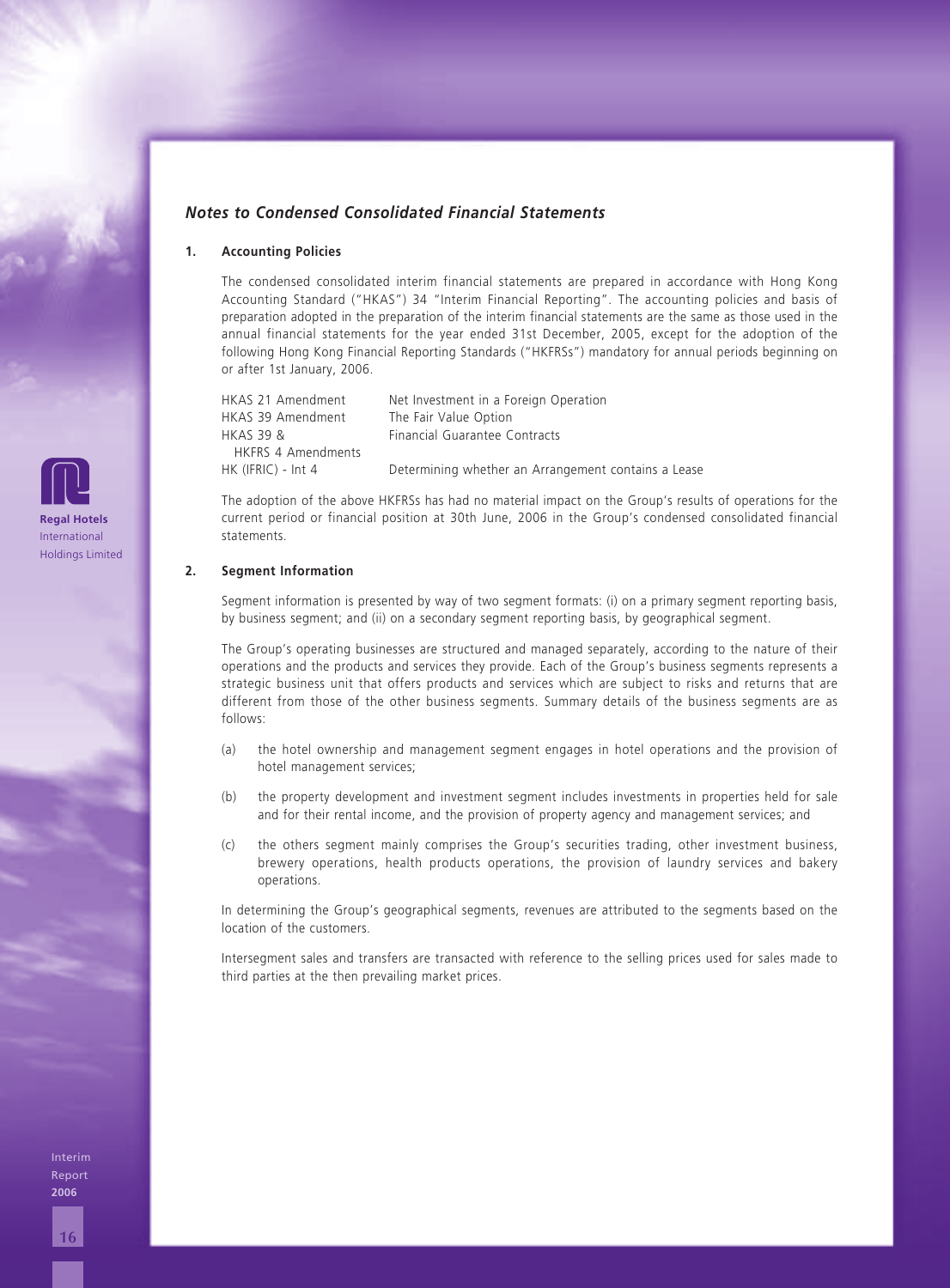# **Group**

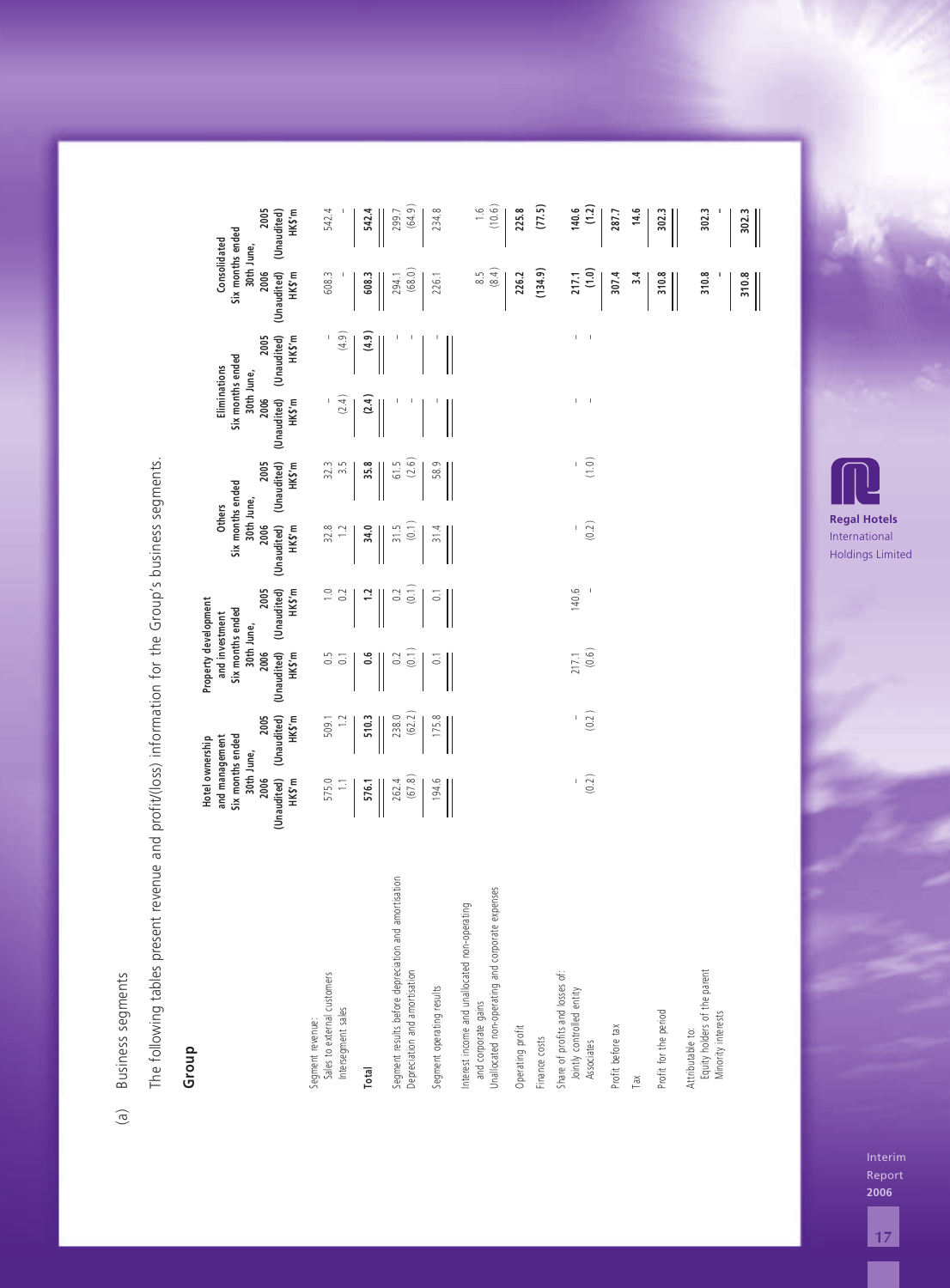

Geographical segments (b) Geographical segments  $\widehat{\Theta}$ 

The following table presents revenue information for the Group's geographical segments. The following table presents revenue information for the Group's geographical segments.

## **Group**

| Six months ended<br>30th June,<br>Consolidated   |                                | 2005<br>(Unaudited)<br>HK\$ʻm |                               | 542.4           |                                                        |             |
|--------------------------------------------------|--------------------------------|-------------------------------|-------------------------------|-----------------|--------------------------------------------------------|-------------|
|                                                  |                                |                               | 2006<br>(Unaudited)<br>HK\$'m |                 | 608.3                                                  |             |
|                                                  |                                |                               | 2005<br>(Unaudited)<br>HK\$'m |                 |                                                        | $\parallel$ |
| Six months ended<br>30th June,<br>Eliminations   |                                | 2006<br>(Unaudited)<br>HK\$'m |                               |                 |                                                        |             |
| Six months ended<br>30th June,<br>Mainland China |                                |                               | 2005<br>(Unaudited)<br>HK\$'m |                 | 31.3                                                   | $\parallel$ |
|                                                  |                                | 2006<br>Unaudited)<br>HK\$'m  |                               | 2.2             |                                                        |             |
|                                                  |                                |                               | 2005<br>(Unaudited)<br>HK\$'m |                 | $\frac{511.1}{2}$                                      |             |
| Hong Kong                                        | Six months ended<br>30th June, | 2006                          | (Unaudited)<br>HK\$'m         |                 | $\begin{array}{c} 606.1 \\ 0 \\ 0 \\ 0 \\ \end{array}$ |             |
|                                                  |                                |                               |                               | egment revenue: | iales to external customers                            |             |

Report **2006**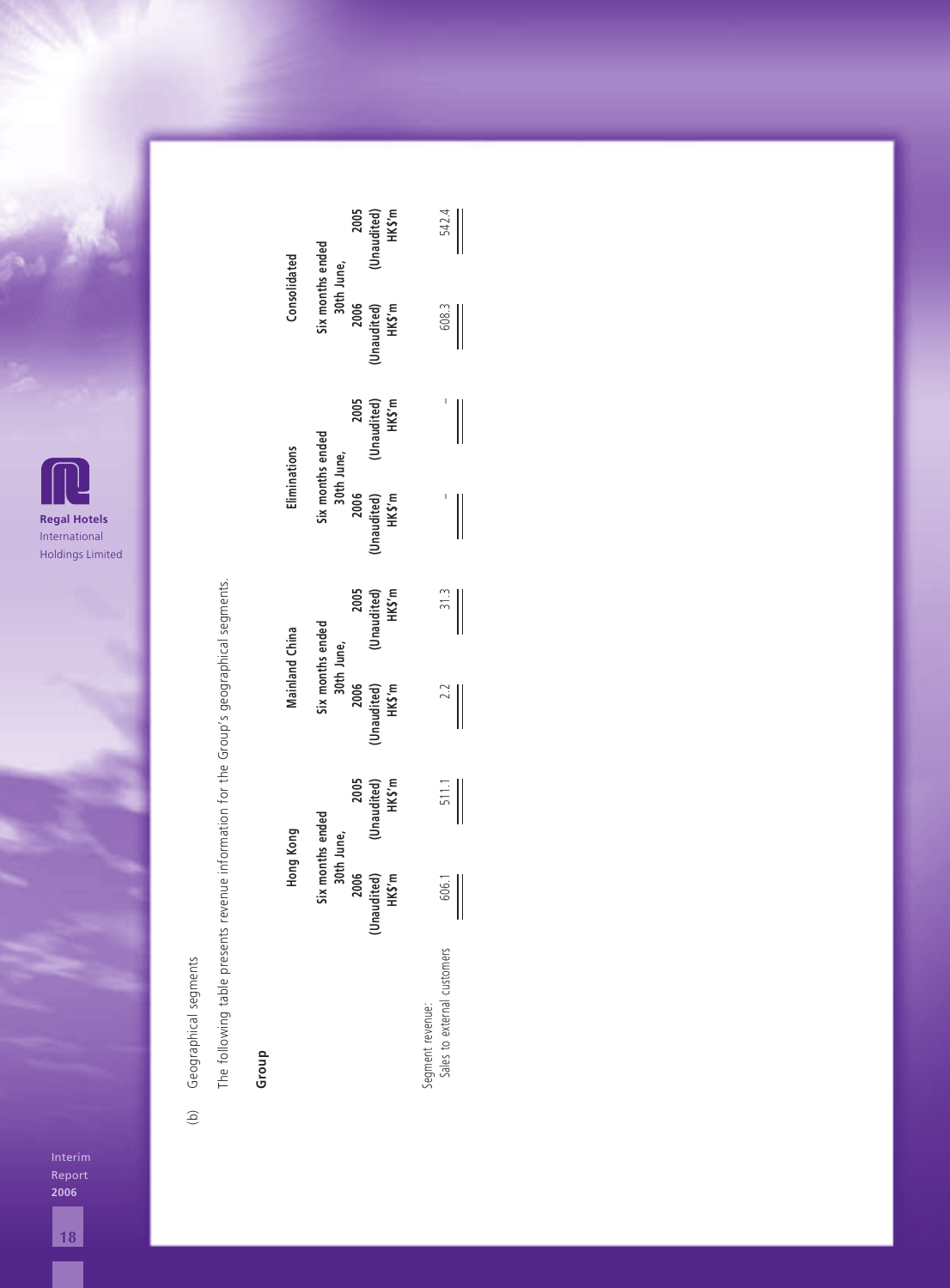| <b>Other Income and Gains</b>                                                                                              |                                                    |                                                    |                                    |
|----------------------------------------------------------------------------------------------------------------------------|----------------------------------------------------|----------------------------------------------------|------------------------------------|
| Other income and gains are analysed as follows:                                                                            |                                                    |                                                    |                                    |
|                                                                                                                            | Six months ended<br>30th June, 2006<br>(Unaudited) | Six months ended<br>30th June, 2005<br>(Unaudited) |                                    |
|                                                                                                                            | HK\$'million                                       | HK\$'million                                       |                                    |
| Other income                                                                                                               |                                                    |                                                    |                                    |
| Bank interest income                                                                                                       | 2.8                                                | 1.5                                                |                                    |
| Interest income from other loan<br>Dividend income from listed investments<br>Settlement amount received less expenses for | 1.5<br>3.0                                         | 0.9                                                |                                    |
| the business interruption claims in relation to<br>the Group's hotel operations                                            |                                                    | 20.9                                               |                                    |
| Others                                                                                                                     |                                                    | 0.2                                                |                                    |
|                                                                                                                            | 7.3                                                | 23.5                                               | <b>Regal Hotel</b><br>Internationa |
| Gains                                                                                                                      |                                                    |                                                    | <b>Holdings Lin</b>                |
| Fair value gains on equity investments at                                                                                  |                                                    |                                                    |                                    |
| fair value through profit or loss, net                                                                                     | 29.9                                               | 61.0                                               |                                    |
| Fair value gain on derivative financial instrument                                                                         | 4.3                                                |                                                    |                                    |
|                                                                                                                            | 34.2                                               | 61.0                                               |                                    |
|                                                                                                                            | 41.5                                               | 84.5                                               |                                    |
| An analysis of gain on sale of investments of the Group is as follows:                                                     | Six months ended<br>30th June, 2006<br>(Unaudited) | Six months ended<br>30th June, 2005<br>(Unaudited) |                                    |
|                                                                                                                            | HK\$'million                                       | HK\$'million                                       |                                    |
| Gain on sale of equity investments at fair value<br>through profit or loss                                                 | 2.5                                                |                                                    |                                    |
|                                                                                                                            |                                                    |                                                    |                                    |
|                                                                                                                            |                                                    |                                                    | Inter                              |
|                                                                                                                            |                                                    |                                                    | Repo<br>2006                       |
|                                                                                                                            |                                                    |                                                    | 19                                 |

## **4. An analysis of gain on sale of investments of the Group is as follows:**

|                                                                            | Six months ended<br>30th June, 2006<br>(Unaudited) | Six months ended<br>30th June, 2005<br>(Unaudited) |  |
|----------------------------------------------------------------------------|----------------------------------------------------|----------------------------------------------------|--|
|                                                                            | <b>HKS'million</b>                                 | HK\$'million                                       |  |
| Gain on sale of equity investments at fair value<br>through profit or loss | 2.5                                                |                                                    |  |



Report **2006**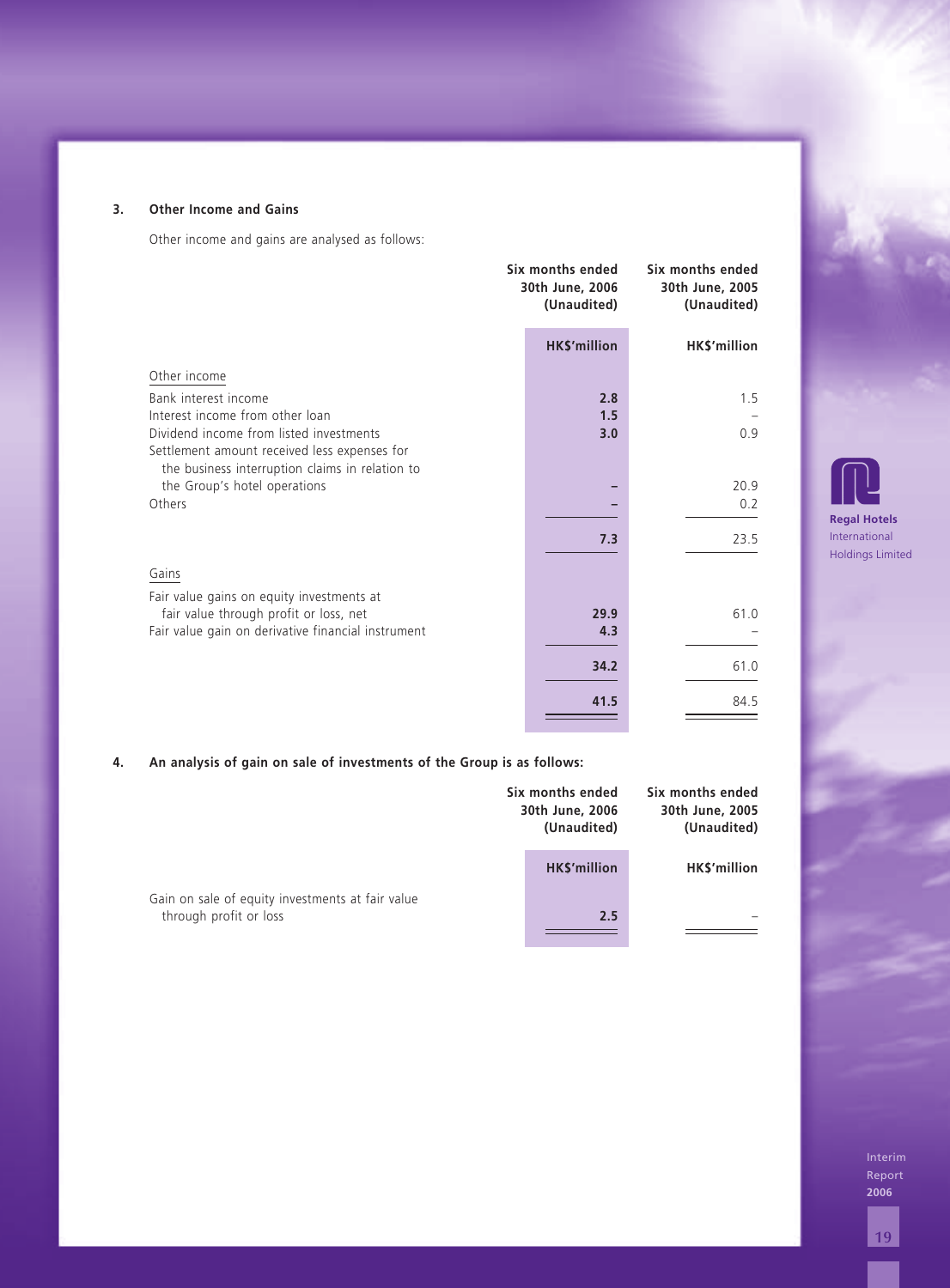#### **5. Finance Costs**

|                                                                                                           | Six months ended<br>30th June, 2006<br>(Unaudited) | Six months ended<br>30th June, 2005<br>(Unaudited) |
|-----------------------------------------------------------------------------------------------------------|----------------------------------------------------|----------------------------------------------------|
|                                                                                                           | <b>HKS'million</b>                                 | <b>HKS'million</b>                                 |
| Interest on bank loans, convertible bonds, convertible<br>preference shares, other loans and a promissory |                                                    |                                                    |
| note payable wholly repayable within five years                                                           | 134.9                                              | 775                                                |

#### **6. Tax**

|                                                                                                    | Six months ended<br>30th June, 2006<br>(Unaudited) | Six months ended<br>30th June, 2005<br>(Unaudited) |  |
|----------------------------------------------------------------------------------------------------|----------------------------------------------------|----------------------------------------------------|--|
|                                                                                                    | <b>HKS'million</b>                                 | <b>HKS'million</b>                                 |  |
| Current - Hong Kong<br>Prior year overprovision<br>Current - Overseas                              |                                                    | (5.0)                                              |  |
| Provision for tax in respect of profits for the period<br>Prior year overprovision<br>Deferred tax | 0.2<br>(0.3)<br>(3.3)                              | 0.2<br>(9.8)                                       |  |
| Tax credit for the period                                                                          | (3.4)                                              | (14.6)                                             |  |

No provision for Hong Kong profits tax has been made as the Group had no assessable profits or had available tax losses brought forward from prior years to offset the assessable profits, derived from or earned in Hong Kong during the period (2005 - Nil).

Tax on the profits of subsidiary companies operating overseas is calculated at the rates prevailing in the respective jurisdictions in which they operate, based on existing legislation, practices and interpretations thereof.

No provision for tax is required for the associates or the jointly controlled entity as no assessable profits were earned by these associates or the jointly controlled entity during the period (2005 - Nil).

Deferred tax income has been calculated by applying the rate that is expected to apply in the period when the asset is realised or the liability is settled.

Interim Report **2006**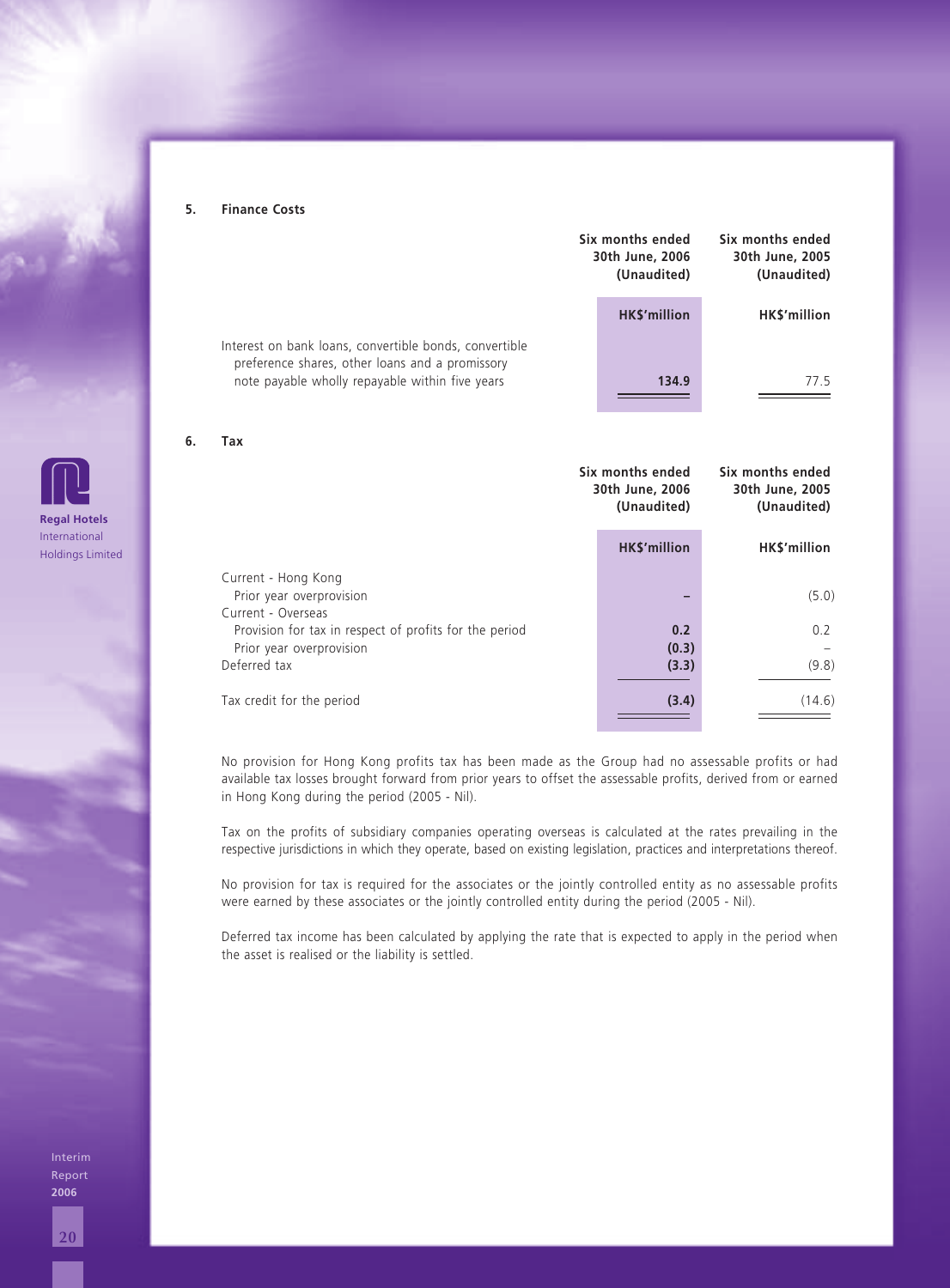(a) Basic earnings per ordinary share

The calculation of basic earnings per ordinary share is based on the profit for the period attributable to equity holders of the parent of HK\$310.8 million (2005 - HK\$302.3 million), and on the weighted average of 8,397.9 million (2005 - 8,356.2 million) ordinary shares of the Company in issue during the period.

#### (b) Diluted earnings per ordinary share

The calculation of diluted earnings per ordinary share for the period ended 30th June, 2006 is based on the adjusted profit for the period attributable to equity holders of the parent of HK\$316.5 million as adjusted for the interest savings arising from the conversion of the convertible bonds into ordinary shares of the Company, and on the adjusted weighted average of 10,413.2 million ordinary shares of the Company that would have been in issue during the period assuming all outstanding convertible bonds (including optional convertible bonds) of the Group were converted into, and the subscription rights attaching to all outstanding warrants of the Company were exercised to subscribe for, ordinary shares of the Company at the beginning of the period. The conversion of the outstanding convertible preference shares of the Company is anti-dilutive for the period and is not included in the calculation of diluted earnings per ordinary share. In addition, the exercise price of the share options of the Company outstanding during the period is higher than the average market price of the Company's ordinary shares and, accordingly, they have no dilutive effect on the basic earnings per ordinary share.

**217. Earnings Per Ordinary Share Attributable to Equity Holders of the Parent** The calculation of diluted earnings per ordinary share for the period ended 30th June, 2005 was based on the adjusted profit for that period attributable to equity holders of the parent of HK\$307.8 million, as adjusted for the interest savings arising from the conversion of the convertible bonds into ordinary shares of the Company, and on the adjusted weighted average of 10,461.7 million ordinary shares of the Company that would have been in issue during that period assuming all outstanding convertible bonds (including optional convertible bonds) of the Group were converted into, and the subscription rights attaching to all outstanding warrants of the Company were exercised to subscribe for, ordinary shares of the Company at the beginning of that period. The conversion of the outstanding convertible preference shares of the Company was anti-dilutive for that period and was not included in the calculation of diluted earnings per ordinary share. In addition, the exercise price of the share options of the Company outstanding during that period was higher than the average market price of the Company's ordinary shares and, accordingly, they had no dilutive effect on the basic earnings per ordinary share.

#### **8. Dividend**

The Directors have declared the payment of an interim dividend of HK0.25 cent per ordinary share for the financial year ending 31st December, 2006 (2005 - HK\$0.25 cent), absorbing a total amount of approximately HK\$21.1 million (2005 - HK\$21.1 million).

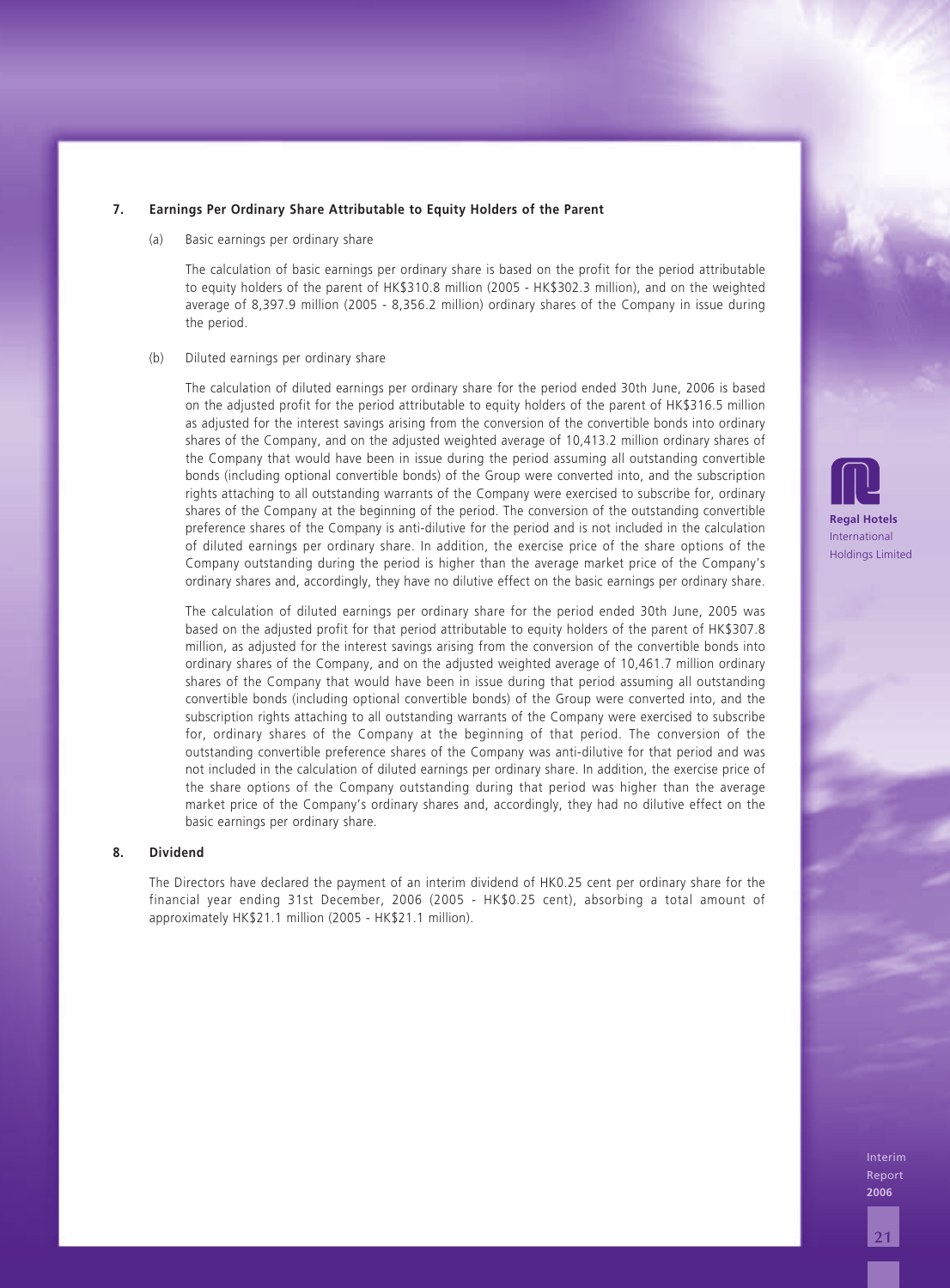#### **9. Debtors, Deposits and Prepayments**

Included in the balance is an amount of HK\$67.3 million (31st December, 2005 - HK\$73.0 million) representing the trade debtors of the Group. The aged analysis of such debtors, based on the invoice date, is as follows:

|                                 | 30th June, 2006<br>(Unaudited) | 31st December, 2005<br>(Audited) |
|---------------------------------|--------------------------------|----------------------------------|
| Outstanding balances with ages: | <b>HK\$'million</b>            | HK\$'million                     |
| Within 3 months                 | 61.9                           | 64.6                             |
| Between 4 to 6 months           | 1.9                            | 1.9                              |
| Between 7 to 12 months          | 0.9                            | 4.0                              |
|                                 | 3.5                            | 3.6                              |
|                                 | 68.2                           | 74.1                             |
|                                 | (0.9)                          | (1.1)                            |
|                                 | 67.3                           | 73.0                             |
|                                 |                                |                                  |

#### **Credit terms**

Trade debtors, which generally have credit terms of 30 to 90 days, are recognised and carried at their original invoiced amount less any impairment which are made when collection of the full amount is no longer probable. Bad debts are written off as incurred.

The Group seeks to maintain strict control over its outstanding receivables and overdue balances are reviewed regularly by senior management. In view of the aforementioned and that the Group's trade debtors relate to a large number of diversified customers, there is no significant concentration of credit risk. Trade receivables are non-interest bearing.

Included in the Group's debtors, deposits and prepayments are amounts due from related companies of HK\$1.7 million (31st December, 2005 - HK\$2.1 million) which are repayable on similar credit terms to those offered to the major customers of the Group.

At 31st December, 2005, an amount of HK\$8.1 million was included in debtors, deposits and prepayments, which represented a reserve fund maintained by Chatwin Engineering Limited ("Chatwin"), a subsidiary company of Paliburg Holdings Limited, which is a substantial shareholder of the Company, against potential claims arising from litigation and arbitration proceedings with certain sub-contractors in connection with the construction work of the Regal Airport Hotel. The balance continued to be held by Chatwin as the reserve fund against potential claims from a sub-contractor as at 30th June, 2006.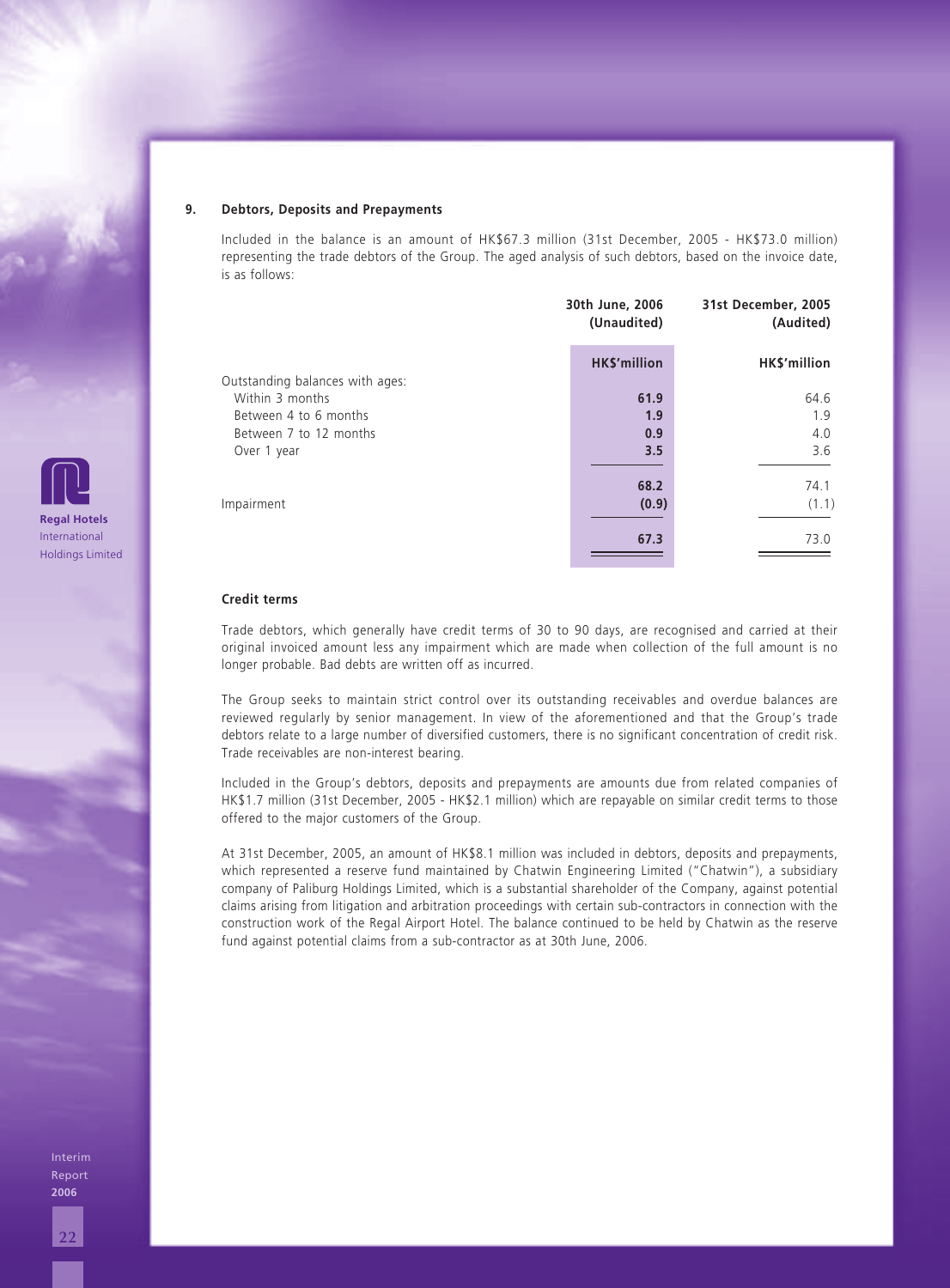|                                 | 30th June, 2006<br>(Unaudited) | 31st December, 2005<br>(Audited) |
|---------------------------------|--------------------------------|----------------------------------|
| Outstanding balances with ages: | <b>HK\$'million</b>            | HK\$'million                     |
| Within 3 months                 | 36.3                           | 45.0                             |
| Between 4 to 6 months           | 0.6                            | 0.8                              |
| Between 7 to 12 months          | 0.3                            |                                  |
|                                 | 37.2                           | 45.8                             |

### **11. Interest bearing bank borrowings**

| date, is as follows:            |                                               |                                                                                                                                                                                                                                                              |                                |                                                                                                                       |                                                                                                                                                                                                                                                                                                                                                                                                                                                                                                                                                                                                                                                                                                                                                                                                                                                                       |
|---------------------------------|-----------------------------------------------|--------------------------------------------------------------------------------------------------------------------------------------------------------------------------------------------------------------------------------------------------------------|--------------------------------|-----------------------------------------------------------------------------------------------------------------------|-----------------------------------------------------------------------------------------------------------------------------------------------------------------------------------------------------------------------------------------------------------------------------------------------------------------------------------------------------------------------------------------------------------------------------------------------------------------------------------------------------------------------------------------------------------------------------------------------------------------------------------------------------------------------------------------------------------------------------------------------------------------------------------------------------------------------------------------------------------------------|
|                                 |                                               |                                                                                                                                                                                                                                                              | 30th June, 2006<br>(Unaudited) | 31st December, 2005<br>(Audited)                                                                                      |                                                                                                                                                                                                                                                                                                                                                                                                                                                                                                                                                                                                                                                                                                                                                                                                                                                                       |
|                                 |                                               |                                                                                                                                                                                                                                                              | HK\$'million                   | HK\$'million                                                                                                          |                                                                                                                                                                                                                                                                                                                                                                                                                                                                                                                                                                                                                                                                                                                                                                                                                                                                       |
| Within 3 months                 |                                               |                                                                                                                                                                                                                                                              | 36.3                           | 45.0                                                                                                                  |                                                                                                                                                                                                                                                                                                                                                                                                                                                                                                                                                                                                                                                                                                                                                                                                                                                                       |
|                                 |                                               |                                                                                                                                                                                                                                                              | 0.6                            | 0.8                                                                                                                   |                                                                                                                                                                                                                                                                                                                                                                                                                                                                                                                                                                                                                                                                                                                                                                                                                                                                       |
|                                 |                                               |                                                                                                                                                                                                                                                              |                                |                                                                                                                       |                                                                                                                                                                                                                                                                                                                                                                                                                                                                                                                                                                                                                                                                                                                                                                                                                                                                       |
|                                 |                                               |                                                                                                                                                                                                                                                              |                                |                                                                                                                       |                                                                                                                                                                                                                                                                                                                                                                                                                                                                                                                                                                                                                                                                                                                                                                                                                                                                       |
|                                 |                                               |                                                                                                                                                                                                                                                              |                                |                                                                                                                       | <b>Regal Hotel</b><br>Internationa                                                                                                                                                                                                                                                                                                                                                                                                                                                                                                                                                                                                                                                                                                                                                                                                                                    |
|                                 |                                               |                                                                                                                                                                                                                                                              |                                |                                                                                                                       | <b>Holdings Lim</b>                                                                                                                                                                                                                                                                                                                                                                                                                                                                                                                                                                                                                                                                                                                                                                                                                                                   |
|                                 |                                               |                                                                                                                                                                                                                                                              |                                |                                                                                                                       |                                                                                                                                                                                                                                                                                                                                                                                                                                                                                                                                                                                                                                                                                                                                                                                                                                                                       |
|                                 | <b>Effective</b><br>interest rate<br>p.a. (%) | <b>Maturity</b>                                                                                                                                                                                                                                              | 30th June, 2006<br>(Unaudited) | 31st December, 2005<br>(Audited)                                                                                      |                                                                                                                                                                                                                                                                                                                                                                                                                                                                                                                                                                                                                                                                                                                                                                                                                                                                       |
|                                 |                                               |                                                                                                                                                                                                                                                              | HK\$'million                   | HK\$'million                                                                                                          |                                                                                                                                                                                                                                                                                                                                                                                                                                                                                                                                                                                                                                                                                                                                                                                                                                                                       |
| Current<br>Bank loans - secured | $1.3 - 5.7$                                   | 2006                                                                                                                                                                                                                                                         | 1,668.7                        | 1,668.7                                                                                                               |                                                                                                                                                                                                                                                                                                                                                                                                                                                                                                                                                                                                                                                                                                                                                                                                                                                                       |
| Non-current                     |                                               |                                                                                                                                                                                                                                                              |                                |                                                                                                                       |                                                                                                                                                                                                                                                                                                                                                                                                                                                                                                                                                                                                                                                                                                                                                                                                                                                                       |
|                                 |                                               |                                                                                                                                                                                                                                                              |                                |                                                                                                                       |                                                                                                                                                                                                                                                                                                                                                                                                                                                                                                                                                                                                                                                                                                                                                                                                                                                                       |
|                                 |                                               |                                                                                                                                                                                                                                                              |                                |                                                                                                                       |                                                                                                                                                                                                                                                                                                                                                                                                                                                                                                                                                                                                                                                                                                                                                                                                                                                                       |
|                                 |                                               |                                                                                                                                                                                                                                                              |                                |                                                                                                                       |                                                                                                                                                                                                                                                                                                                                                                                                                                                                                                                                                                                                                                                                                                                                                                                                                                                                       |
|                                 |                                               |                                                                                                                                                                                                                                                              |                                |                                                                                                                       |                                                                                                                                                                                                                                                                                                                                                                                                                                                                                                                                                                                                                                                                                                                                                                                                                                                                       |
|                                 |                                               |                                                                                                                                                                                                                                                              |                                |                                                                                                                       |                                                                                                                                                                                                                                                                                                                                                                                                                                                                                                                                                                                                                                                                                                                                                                                                                                                                       |
|                                 |                                               |                                                                                                                                                                                                                                                              |                                |                                                                                                                       |                                                                                                                                                                                                                                                                                                                                                                                                                                                                                                                                                                                                                                                                                                                                                                                                                                                                       |
|                                 |                                               |                                                                                                                                                                                                                                                              |                                |                                                                                                                       |                                                                                                                                                                                                                                                                                                                                                                                                                                                                                                                                                                                                                                                                                                                                                                                                                                                                       |
|                                 |                                               |                                                                                                                                                                                                                                                              |                                |                                                                                                                       |                                                                                                                                                                                                                                                                                                                                                                                                                                                                                                                                                                                                                                                                                                                                                                                                                                                                       |
|                                 |                                               |                                                                                                                                                                                                                                                              |                                |                                                                                                                       |                                                                                                                                                                                                                                                                                                                                                                                                                                                                                                                                                                                                                                                                                                                                                                                                                                                                       |
|                                 |                                               |                                                                                                                                                                                                                                                              |                                |                                                                                                                       | Inter<br>Repo                                                                                                                                                                                                                                                                                                                                                                                                                                                                                                                                                                                                                                                                                                                                                                                                                                                         |
|                                 |                                               |                                                                                                                                                                                                                                                              |                                |                                                                                                                       | 2006                                                                                                                                                                                                                                                                                                                                                                                                                                                                                                                                                                                                                                                                                                                                                                                                                                                                  |
|                                 |                                               |                                                                                                                                                                                                                                                              |                                |                                                                                                                       | 23                                                                                                                                                                                                                                                                                                                                                                                                                                                                                                                                                                                                                                                                                                                                                                                                                                                                    |
|                                 | Bank loans - secured                          | <b>Creditors and Accruals</b><br>Outstanding balances with ages:<br>Between 4 to 6 months<br>Between 7 to 12 months<br>companies to their major customers.<br><b>Interest bearing bank borrowings</b><br>$1.3 - 5.7$<br>note 13 to the financial statements. | 2009                           | 0.3<br>37.2<br>The trade creditors are interest-free and are normally settled on 30 to 60 days.<br>2,772.8<br>4,441.5 | Included in the balance is an amount of HK\$37.2 million (31st December, 2005 - HK\$45.8 million)<br>representing the trade creditors of the Group. The aged analysis of such creditors, based on the invoice<br>45.8<br>Included in creditors and accruals are amounts due to an associate and related companies of HK\$3.0 million<br>(31st December, 2005 - HK\$4.8 million) and HK\$4.5 million (31st December, 2005 - HK\$19.2 million)<br>respectively, which represent similar credit terms to those offered by the associate and those related<br>2,766.9<br>4,435.6<br>The borrowings are in Hong Kong dollars and bear interests at floating interest rate.<br>The Group's bank borrowings are secured by a pledge of the Group's certain assets as further detailed in<br>The carrying amounts of the Group's bank loans approximate to their fair values. |

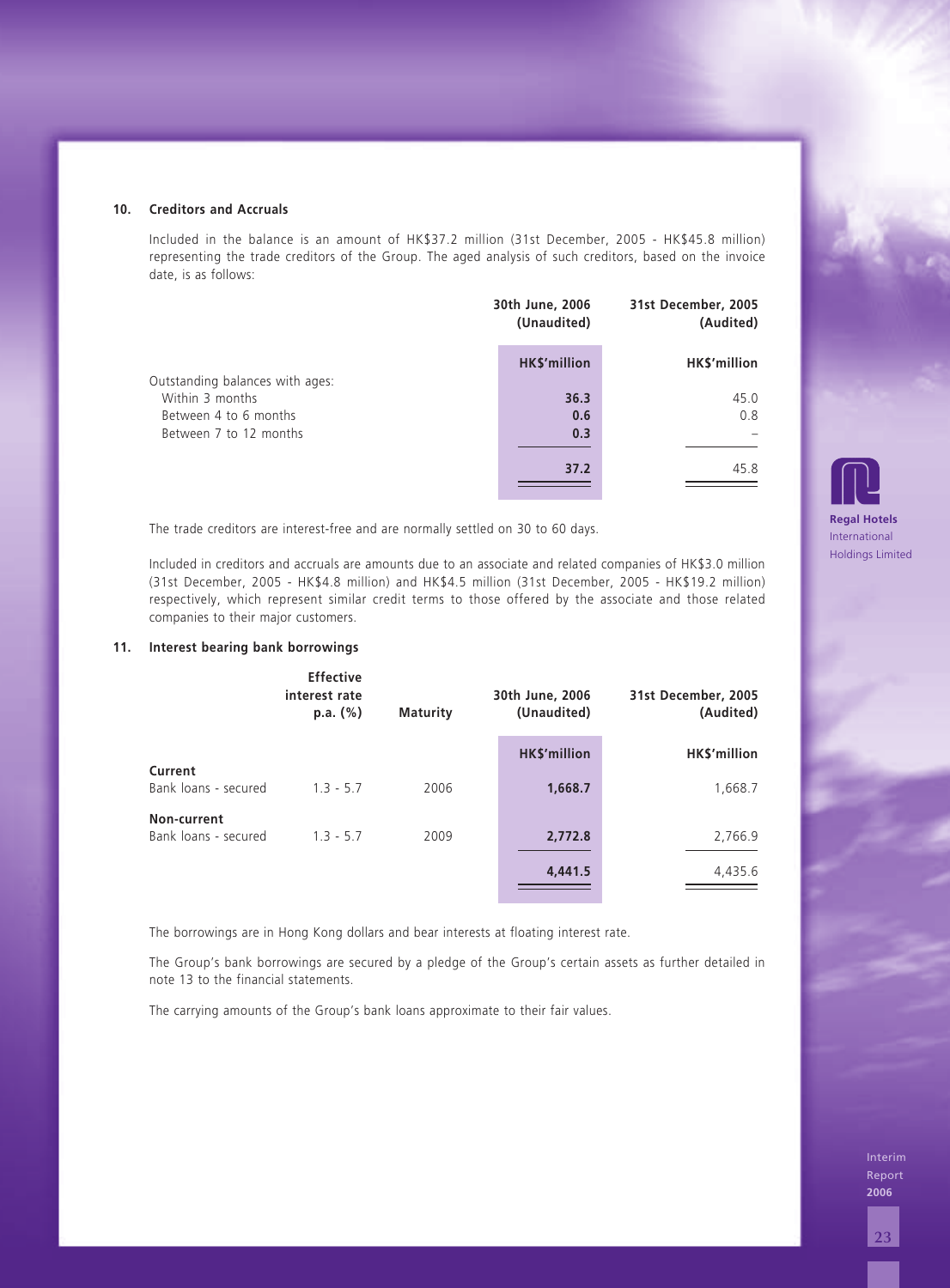## **12. Related Party Transactions**

(a) Transactions with related parties

The Group had the following material related party transactions during the period:

|                                                                                                          | Six months ended<br>30th June, 2006<br>(Unaudited) | Six months ended<br>30th June, 2005<br>(Unaudited) |  |
|----------------------------------------------------------------------------------------------------------|----------------------------------------------------|----------------------------------------------------|--|
|                                                                                                          | <b>HK\$'million</b>                                | HK\$'million                                       |  |
| A substantial shareholder:<br>Management fees                                                            | 5.5                                                | 5.7                                                |  |
| Wholly-owned subsidiary companies of<br>a substantial shareholder,<br>Paliburg Holdings Limited ("PHL"): |                                                    |                                                    |  |
| Service fees in respect of security<br>systems and products and other software                           | 0.2                                                | 2.5                                                |  |
| Repairs and maintenance fees and<br>construction fees                                                    | 3.1                                                | 4.1                                                |  |
| An associate:<br>Advertising and promotion fees<br>(including cost reimbursements)                       | 5.0                                                | 3.7                                                |  |
| An jointly controlled entity:<br>Estate agency fee income                                                |                                                    | 0.6                                                |  |

#### **Note:**

The nature and terms of the related party transactions set out above were already disclosed in the Group's audited consolidated financial statements for the year ended 31st December, 2005.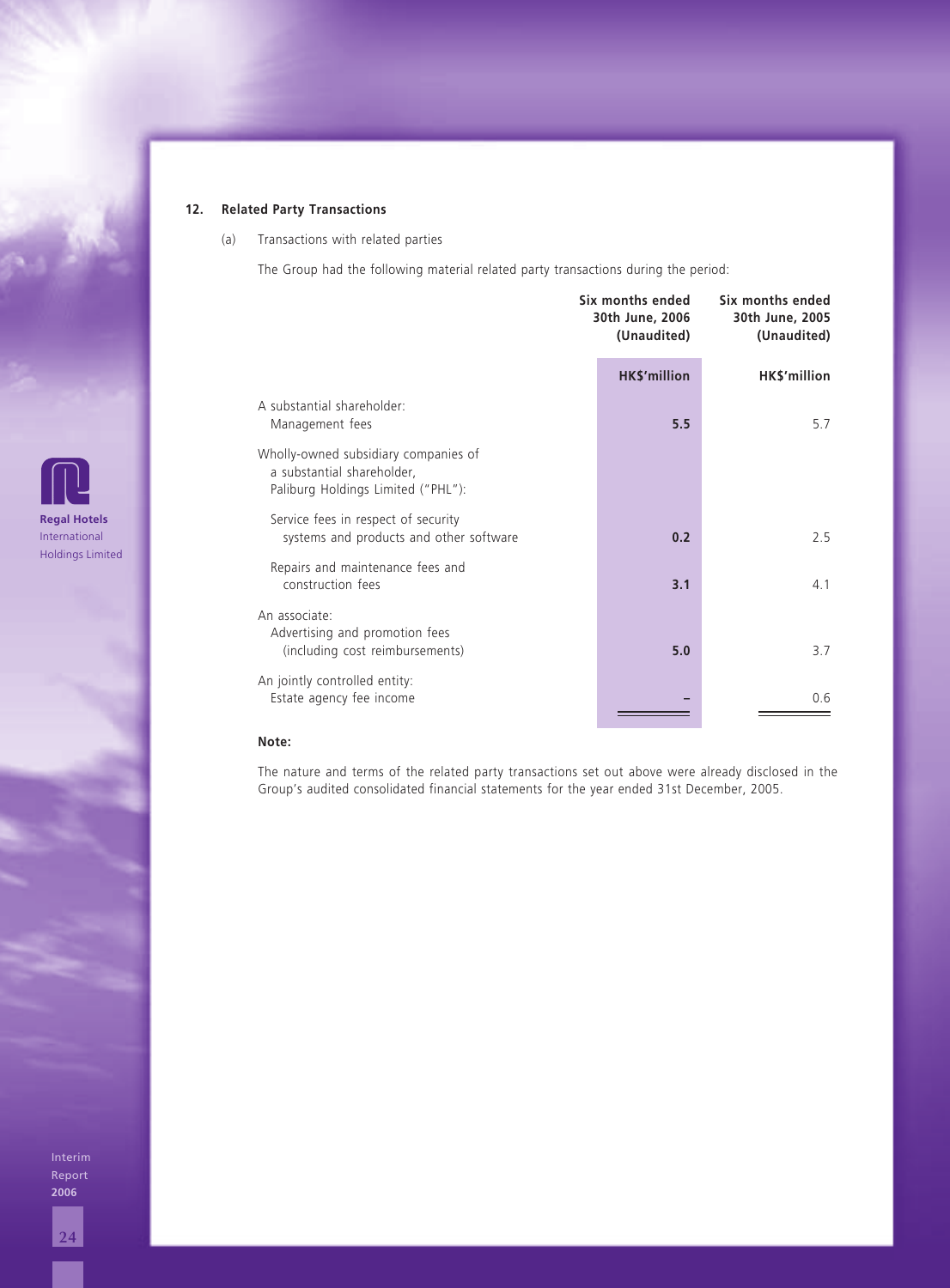| (b) | Outstanding balances with related parties                                                                                                                                                                                  |                                                    |                                                                |                                                           |
|-----|----------------------------------------------------------------------------------------------------------------------------------------------------------------------------------------------------------------------------|----------------------------------------------------|----------------------------------------------------------------|-----------------------------------------------------------|
|     |                                                                                                                                                                                                                            | 30th June, 2006<br>(Unaudited)                     | 31st December, 2005<br>(Audited)                               |                                                           |
|     |                                                                                                                                                                                                                            | HK\$'million                                       | HK\$'million                                                   |                                                           |
|     | Due from the jointly controlled entity<br>Due from related companies<br>Due to related companies<br>Loans to the jointly controlled entity<br>Due to an associate<br>Loans to associates<br>Promissory note payable to PHL | 366.7<br>9.8<br>(4.5)<br>2,967.8<br>(3.0)<br>175.8 | 366.7<br>10.2<br>(19.2)<br>2,960.3<br>(4.8)<br>36.7<br>(145.0) |                                                           |
| (c) | Compensation of key management personnel of the Group                                                                                                                                                                      |                                                    |                                                                |                                                           |
|     |                                                                                                                                                                                                                            | Six months ended<br>30th June, 2006<br>(Unaudited) | Six months ended<br>30th June, 2005<br>(Unaudited)             | <b>Regal Hotel</b><br>Internationa<br><b>Holdings Lin</b> |
|     |                                                                                                                                                                                                                            | HK\$'million                                       | HK\$'million                                                   |                                                           |
|     | Short term employee benefits                                                                                                                                                                                               | 4.9                                                | 4.7                                                            |                                                           |
|     | Share-based payments                                                                                                                                                                                                       | 6.5                                                | 0.3                                                            |                                                           |
|     | Total compensation paid to<br>key management personnel                                                                                                                                                                     | 11.4                                               | 5.0                                                            |                                                           |
|     |                                                                                                                                                                                                                            |                                                    |                                                                |                                                           |
|     |                                                                                                                                                                                                                            |                                                    |                                                                |                                                           |
|     |                                                                                                                                                                                                                            |                                                    |                                                                |                                                           |
|     |                                                                                                                                                                                                                            |                                                    |                                                                |                                                           |
|     |                                                                                                                                                                                                                            |                                                    |                                                                |                                                           |
|     |                                                                                                                                                                                                                            |                                                    |                                                                |                                                           |
|     |                                                                                                                                                                                                                            |                                                    |                                                                |                                                           |
|     |                                                                                                                                                                                                                            |                                                    |                                                                |                                                           |
|     |                                                                                                                                                                                                                            |                                                    |                                                                |                                                           |
|     |                                                                                                                                                                                                                            |                                                    |                                                                | Inter<br>Repo<br>2006                                     |
|     |                                                                                                                                                                                                                            |                                                    |                                                                | 25                                                        |

## (c) Compensation of key management personnel of the Group

|                                                        | Six months ended<br>30th June, 2006<br>(Unaudited) | Six months ended<br>30th June, 2005<br>(Unaudited) |  |
|--------------------------------------------------------|----------------------------------------------------|----------------------------------------------------|--|
|                                                        | <b>HK\$'million</b>                                | <b>HKS'million</b>                                 |  |
| Short term employee benefits                           | 4.9                                                | 4.7                                                |  |
| Share-based payments                                   | 6.5                                                | 0.3                                                |  |
| Total compensation paid to<br>key management personnel | 11.4                                               | 5.0                                                |  |

**Regal Hotels** International Holdings Limited

**2006**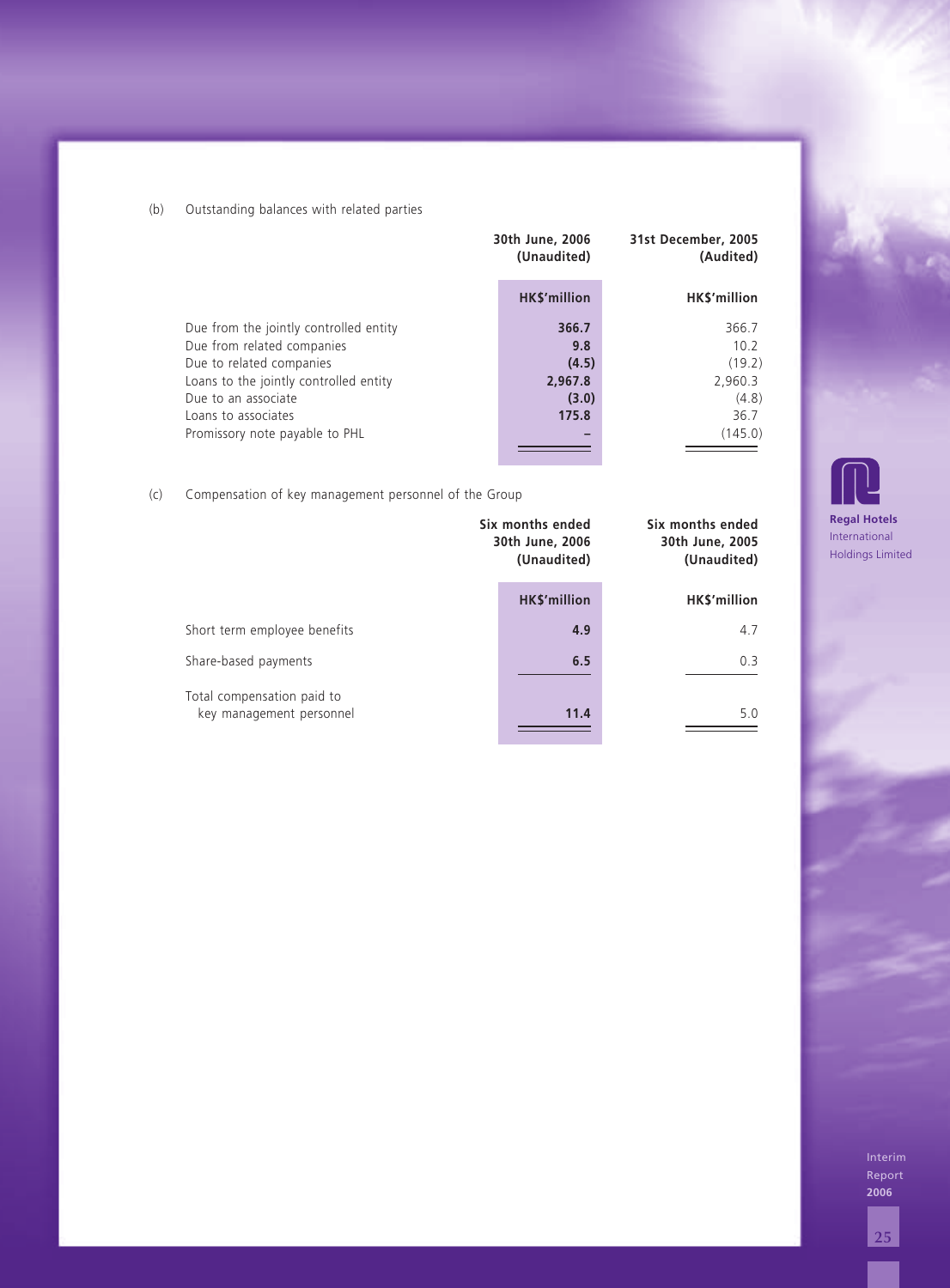#### **13. Pledge of Assets**

At 30th June, 2006, certain of the Group's interest in a jointly controlled entity, hotel properties (including land element, hotel buildings and the related hotel furniture, fixtures and equipment), construction in progress included in property, plant and equipment, bank deposits and cash, inventories and receivables with a total carrying value of HK\$6,069.7 million (31st December, 2005 - HK\$5,885.0 million) and the shares in certain subsidiary companies were pledged to secure general banking facilities granted to the Group.

#### **14. Contingent Liability**

The Group has a contingent liability in respect of possible future long service payments to employees under the Employment Ordinance, with a maximum possible amount of HK\$3.8 million as at 30th June, 2006 (31st December, 2005 - HK\$5.6 million). The contingent liability has arisen because, at the balance sheet date, a number of current employees have achieved the required number of years of service to the Group, and are eligible for long service payments under the Employment Ordinance if their employment is terminated under certain circumstances. A provision has not been recognised in respect of such possible payments, as it is not considered probable that the situation will result in a material future outflow of resources from the Group.

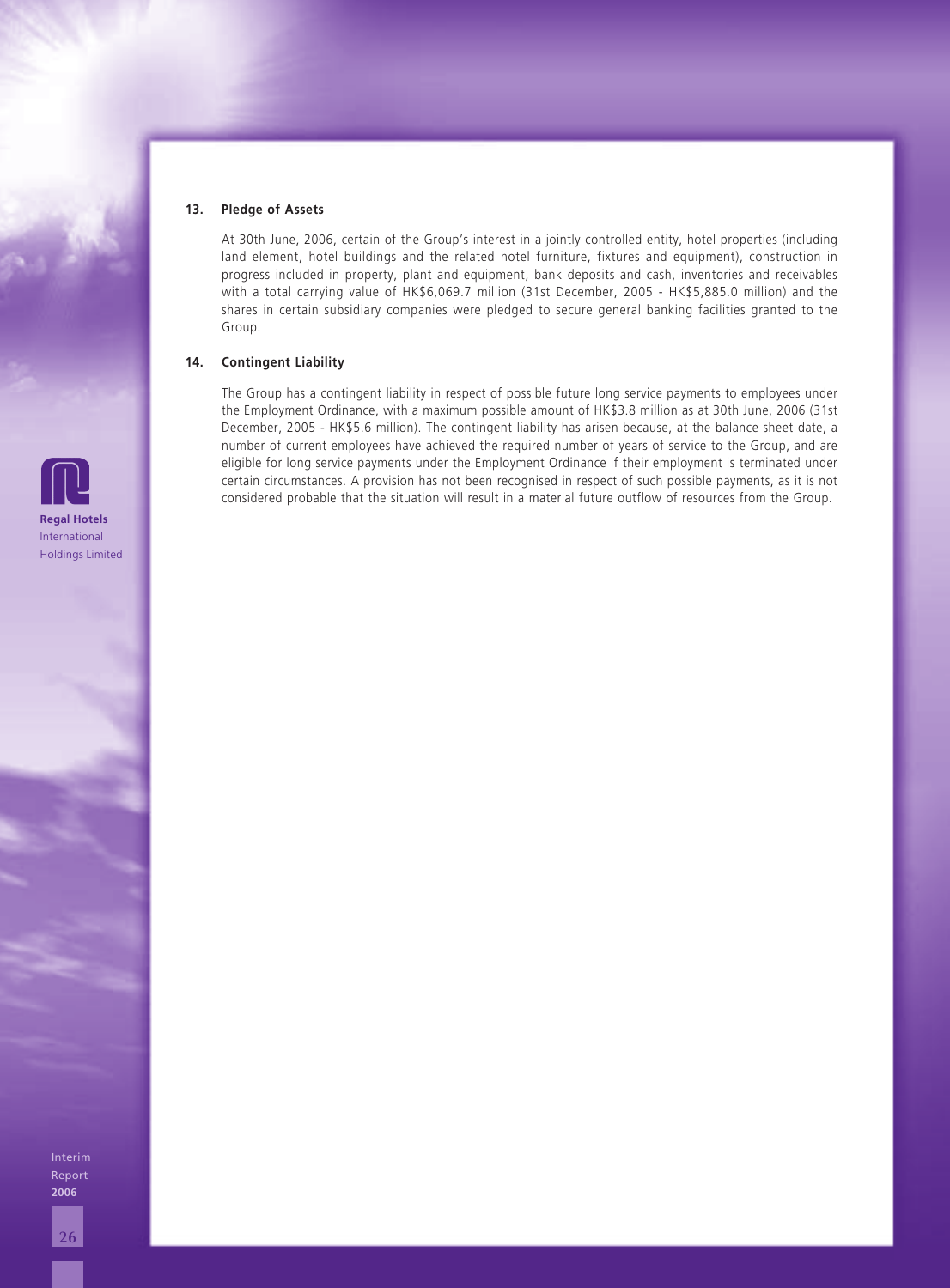#### (a) As lessor

|                                                            | 30th June, 2006<br>(Unaudited) | 31st December, 2005<br>(Audited) |  |
|------------------------------------------------------------|--------------------------------|----------------------------------|--|
|                                                            | <b>HK\$'million</b>            | HK\$'million                     |  |
| Within one year<br>In the second to fifth years, inclusive | 15.7<br>4.0                    | 21.0<br>7.8                      |  |
|                                                            | 19.7                           | 28.8                             |  |

#### (b) As lessee

| 15. |     | <b>Operating Lease Arrangements</b>                                                                                                                                                                                                                                                                                                                                                                                                         |                                |                                  |                                    |  |  |  |
|-----|-----|---------------------------------------------------------------------------------------------------------------------------------------------------------------------------------------------------------------------------------------------------------------------------------------------------------------------------------------------------------------------------------------------------------------------------------------------|--------------------------------|----------------------------------|------------------------------------|--|--|--|
|     | (a) | As lessor                                                                                                                                                                                                                                                                                                                                                                                                                                   |                                |                                  |                                    |  |  |  |
|     |     | The Group leases certain of its properties under operating lease arrangements, with leases negotiated<br>for terms ranging from 3 months to 3 years. The terms of the leases generally also require the tenants<br>to pay security deposits and, in certain cases, provide for periodic rent adjustments according to the<br>terms under the leases.                                                                                        |                                |                                  |                                    |  |  |  |
|     |     | At 30th June, 2006, the Group had total future minimum lease receivables under non-cancellable<br>operating leases with its tenants falling due as follows:                                                                                                                                                                                                                                                                                 |                                |                                  |                                    |  |  |  |
|     |     |                                                                                                                                                                                                                                                                                                                                                                                                                                             | 30th June, 2006<br>(Unaudited) | 31st December, 2005<br>(Audited) |                                    |  |  |  |
|     |     |                                                                                                                                                                                                                                                                                                                                                                                                                                             | HK\$'million                   | HK\$'million                     |                                    |  |  |  |
|     |     | Within one year<br>In the second to fifth years, inclusive                                                                                                                                                                                                                                                                                                                                                                                  | 15.7<br>4.0                    | 21.0<br>7.8                      |                                    |  |  |  |
|     |     |                                                                                                                                                                                                                                                                                                                                                                                                                                             |                                |                                  | <b>Regal Hotel</b><br>Internationa |  |  |  |
|     |     |                                                                                                                                                                                                                                                                                                                                                                                                                                             | 19.7                           | 28.8                             | <b>Holdings Lim</b>                |  |  |  |
|     | (b) | As lessee                                                                                                                                                                                                                                                                                                                                                                                                                                   |                                |                                  |                                    |  |  |  |
|     |     | The Group leases certain office and shop units and office equipment under operating lease<br>arrangements. Leases for properties are negotiated for terms from 6 months to 2 years, except for a<br>lease which is negotiated for a term of 18 years and provides for periodic rent adjustments according<br>to the then prevailing market conditions. Lease for office equipment of the Group is negotiated for a<br>term of 3 to 5 years. |                                |                                  |                                    |  |  |  |
|     |     | At 30th June, 2006, the Group had total future minimum lease payments under non-cancellable<br>operating leases falling due as follows:                                                                                                                                                                                                                                                                                                     |                                |                                  |                                    |  |  |  |
|     |     |                                                                                                                                                                                                                                                                                                                                                                                                                                             | 30th June, 2006<br>(Unaudited) | 31st December, 2005<br>(Audited) |                                    |  |  |  |
|     |     |                                                                                                                                                                                                                                                                                                                                                                                                                                             | HK\$'million                   | HK\$'million                     |                                    |  |  |  |
|     |     | Land and buildings:<br>Within one year                                                                                                                                                                                                                                                                                                                                                                                                      | 3.0                            | 2.4                              |                                    |  |  |  |
|     |     | In the second to fifth years, inclusive                                                                                                                                                                                                                                                                                                                                                                                                     | 6.5                            | 6.9                              |                                    |  |  |  |
|     |     |                                                                                                                                                                                                                                                                                                                                                                                                                                             | 9.5                            | 9.3                              |                                    |  |  |  |
|     |     | Other equipment:                                                                                                                                                                                                                                                                                                                                                                                                                            |                                |                                  |                                    |  |  |  |
|     |     | Within one year<br>In the second to fifth years, inclusive                                                                                                                                                                                                                                                                                                                                                                                  | 0.1<br>0.2                     | 0.1<br>0.3                       |                                    |  |  |  |
|     |     |                                                                                                                                                                                                                                                                                                                                                                                                                                             | 0.3                            | 0.4                              |                                    |  |  |  |
|     |     |                                                                                                                                                                                                                                                                                                                                                                                                                                             | 9.8                            | 9.7                              |                                    |  |  |  |
|     |     |                                                                                                                                                                                                                                                                                                                                                                                                                                             |                                |                                  |                                    |  |  |  |
|     |     |                                                                                                                                                                                                                                                                                                                                                                                                                                             |                                |                                  | Inter                              |  |  |  |
|     |     |                                                                                                                                                                                                                                                                                                                                                                                                                                             |                                |                                  | Repo<br>2006                       |  |  |  |
|     |     |                                                                                                                                                                                                                                                                                                                                                                                                                                             |                                |                                  | 27                                 |  |  |  |
|     |     |                                                                                                                                                                                                                                                                                                                                                                                                                                             |                                |                                  |                                    |  |  |  |

Interim Report **2006**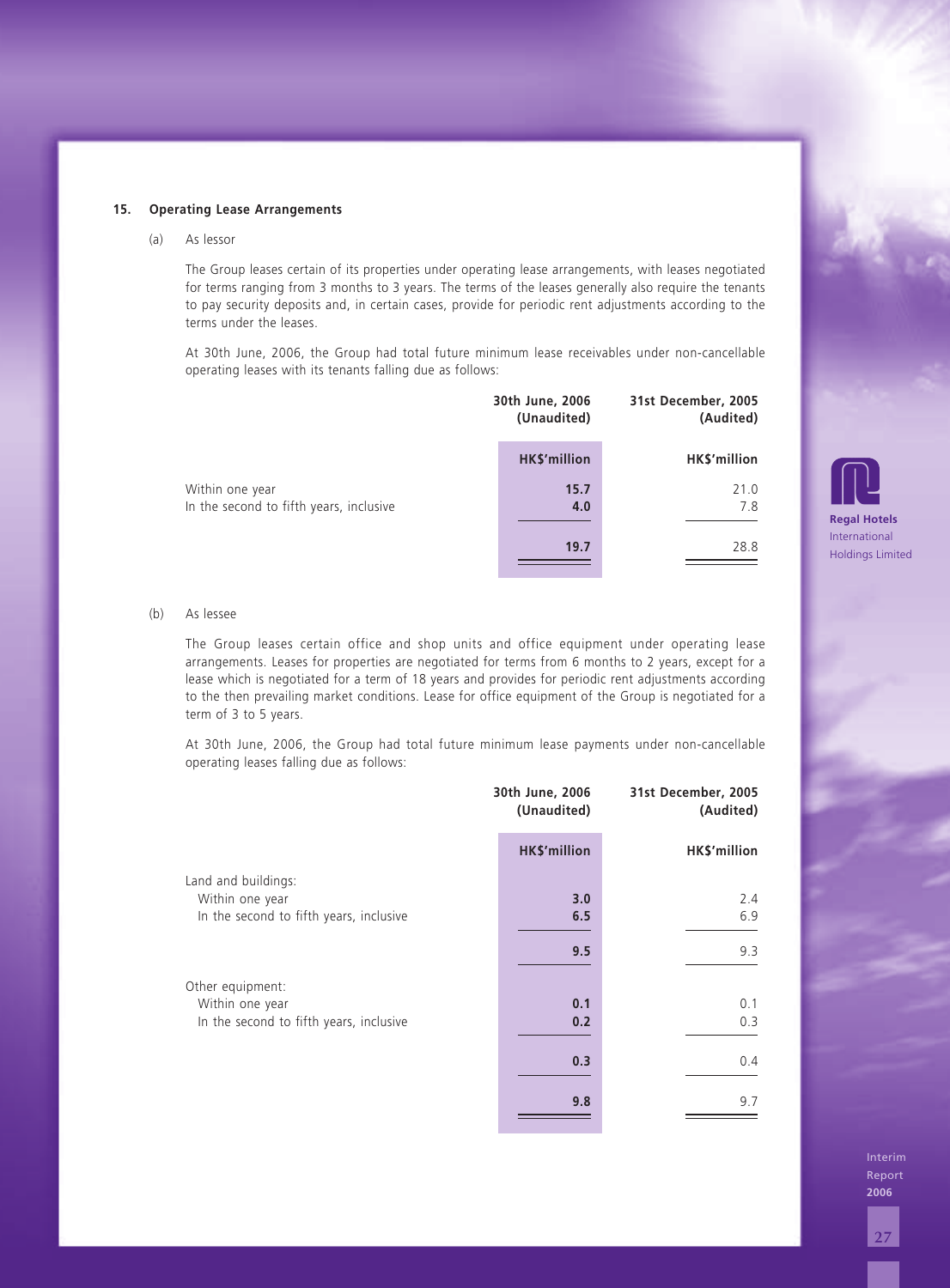#### **16. Commitments**

In addition to the operating lease arrangements detailed in note 15(b) above, the Group had the following outstanding capital commitments at the balance sheet date:

|                                                                                                             | 30th June, 2006<br>(Unaudited) | 31st December, 2005<br>(Audited) |  |
|-------------------------------------------------------------------------------------------------------------|--------------------------------|----------------------------------|--|
|                                                                                                             | HK\$'million                   | HK\$'million                     |  |
| Capital commitments in respect of the renovation of,<br>improvements or extensions to the hotel properties: |                                |                                  |  |
| Authorised and contracted for<br>Authorised, but not contracted for                                         | 96.6<br>260.8                  | 8.1<br>294.3                     |  |
|                                                                                                             | 357.4                          | 302.4                            |  |

#### **17. Post Balance Sheet Events**

Subsequent to the balance sheet date, the Group disposed of its equity interest in a listed company for a gross consideration of HK\$195.0 million which included an amount of HK\$188.5 million attributable to the equity investments at fair value through profit or loss classified under both non-current assets and current assets with a total carrying value of HK\$180.3 million as at 30th June, 2006. Consequently, a gain (before expenses but after release of relevant investment revaluation reserve) of HK\$37.8 million was realised.

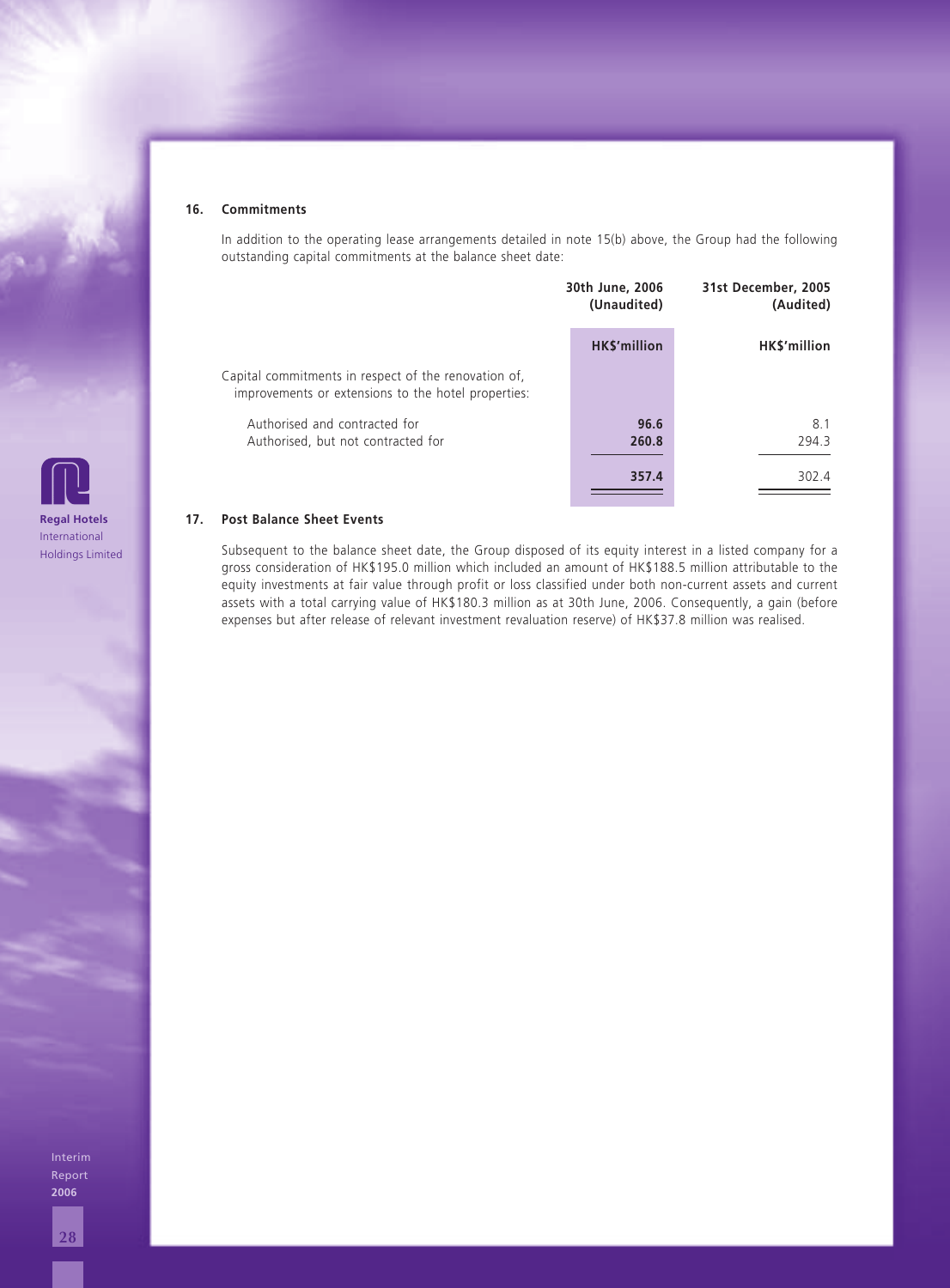| Scheme are as follows: | During the period, movements in share options granted by the Company pursuant to the Share Option                                                                                                         |                            |                                                   |                              |                                                               |                                                                |                                    |
|------------------------|-----------------------------------------------------------------------------------------------------------------------------------------------------------------------------------------------------------|----------------------------|---------------------------------------------------|------------------------------|---------------------------------------------------------------|----------------------------------------------------------------|------------------------------------|
|                        |                                                                                                                                                                                                           |                            | Number of ordinary shares<br>under share options* |                              |                                                               |                                                                |                                    |
| Offer date**           | Name or category<br>of participant                                                                                                                                                                        | At 1st<br>January,<br>2006 | Movement<br>the period                            | during At 30th June,<br>2006 | Vesting/<br><b>Exercise</b><br>periods<br>of share<br>options | <b>Exercise</b><br>price<br>of share<br>options*<br><b>HKS</b> |                                    |
|                        | <b>Directors</b>                                                                                                                                                                                          |                            |                                                   |                              |                                                               |                                                                | <b>Regal Hotel</b><br>Internationa |
| 12th May, 2005         | Mr. Lo Yuk Sui<br>Unvested:                                                                                                                                                                               | 200,000,000***             |                                                   | 200,000,000                  | Note                                                          | 0.75                                                           | <b>Holdings Lim</b>                |
| 25th July, 2005        | Mr. Donald Fan Tung<br>Unvested:                                                                                                                                                                          | 20,000,000                 |                                                   | 20,000,000                   | Note                                                          | 0.75                                                           |                                    |
| 25th July, 2005        | Mr. Jimmy Lo<br>Chun To<br>Unvested:                                                                                                                                                                      | 15,000,000                 |                                                   | 15,000,000                   | Note                                                          | 0.75                                                           |                                    |
| 25th July, 2005        | Miss Lo Po Man<br>Unvested:                                                                                                                                                                               | 30,000,000                 |                                                   | 30,000,000                   | Note                                                          | 0.75                                                           |                                    |
| 25th July, 2005        | Mr. Kenneth Ng<br>Kwai Kai<br>Unvested:                                                                                                                                                                   | 20,000,000                 |                                                   | 20,000,000                   | Note                                                          | 0.75                                                           |                                    |
| 25th July, 2005        | Ms. Belinda Yeung<br>Bik Yiu<br>Unvested:                                                                                                                                                                 | 30,000,000                 |                                                   | 30,000,000                   | Note                                                          | 0.75                                                           |                                    |
|                        | <b>Other Employees</b>                                                                                                                                                                                    |                            |                                                   |                              |                                                               |                                                                |                                    |
| 25th July, 2005        | Employees,<br>in aggregate<br>Unvested:                                                                                                                                                                   | 35,000,000                 |                                                   | 35,000,000                   | Note                                                          | 0.75                                                           |                                    |
|                        | Total:                                                                                                                                                                                                    | 350,000,000                |                                                   | 350,000,000                  |                                                               |                                                                |                                    |
| $^\star$               | Subject to adjustment in the case of rights or bonus issues, or other relevant changes in the<br>Company's share capital.                                                                                 |                            |                                                   |                              |                                                               |                                                                |                                    |
| $\star$ $\star$        | Offer date is the date on which the grant of share options is offered by the Company, and it is<br>deemed the date of grant of the share options unless the grant of share options is declined or lapsed. |                            |                                                   |                              |                                                               |                                                                |                                    |

**Regal Hotels** International Holdings Limited